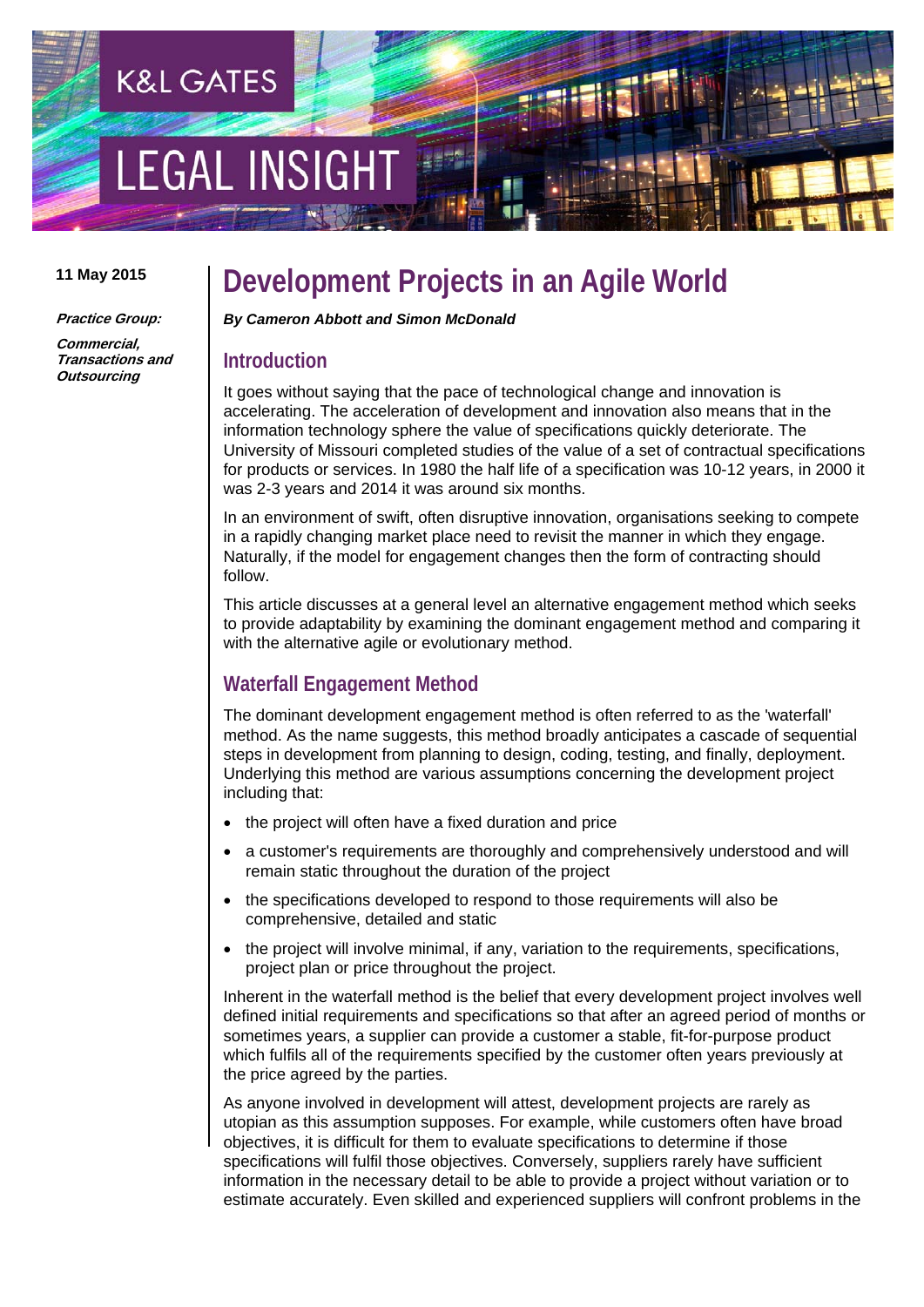## K&L GATES

#### **Development Projects in an Agile World**

development phase. Customer requirements inevitably change over time and the functionality initially requested is often unwanted or redundant at the end of the project.

Given the assumptions described earlier, contracts used for waterfall projects predictably focus on issues which are often inimical to a close and collaborative relationship between suppliers and customers. Customers expect suppliers to go away and produce, over a specific duration, a certain product for an agreed price. Sometimes this becomes a 'set and forget' relationship. Unsurprisingly, customers are often disappointed to find what is delivered is not consistent with initial requirements or those requirements are redundant once the project is completed. Some of the most expensive system integration failures have been through long run, waterfall style methods (just think of some of the efforts that our large banks have gone through in large enterprise resource planning (ERP) projects).

Due to the focus of the contract in providing a pre-determined product to certain specifications, change is treated as an exception rather than the rule. The contract does not envisage and accommodate an assumption that software development is often evolutionary. Delivery may be technically correct but users in testing raise 'new' issues not originally envisaged in the initial requirements phase.

In this environment, with these dynamics, contracts are designed to focus on risk mitigation, ensuring that mechanisms are agreed to hold the supplier to performance to a timeline and outcome. Because waterfall projects often have low transparency and long durations, the consequence of failure are significant. Consequently, there is arguably a disproportionate focus on liability and indemnity provisions and mechanisms to penalise slow or bad performance. Provisions are introduced to allocate responsibility and cost to parties who fail to perform on time and in accordance with the contract.

Without mitigation these dynamics manifest themselves in an adversarial relationship between the supplier and customer and promote 'gaming behaviour' like suppliers inflating prices to account for inherent uncertainty and unpredictability. Indeed, some suppliers anticipate that profits in the project will be provided through the change process and tender on this basis. The efforts to mitigate risk in waterfall projects can be at the expense of actually establishing an engagement which facilitates customers achieving their objectives, with suppliers being appropriately rewarded for their effort.

#### **Agile Engagement Method**

The agile or evolutionary development method seeks, in part, to address the deficiencies of the waterfall method by establishing a different engagement model.

The tenets of the agile engagement model are summarised in four statements in the Agile Manifesto:

- 1. individuals and interactions over process and tools
- 2. working software over comprehensive documentation
- 3. customer collaboration over contract negotiation
- 4. responding to change over following a plan.

These statements encapsulate principles which are fundamental to agile methodology (agile). They focus attention on individuals and interactions, rather than strict compliance with process and tools. In particular, unlike waterfall projects, agile anticipates regular and close collaboration across supplier and customer groups. Rather than an emphasis on developing comprehensive and detailed requirements and specifications to be rigorously followed, agile focuses on delivering small increments of deployable working items. Agile anticipates change as an inherent part of software development and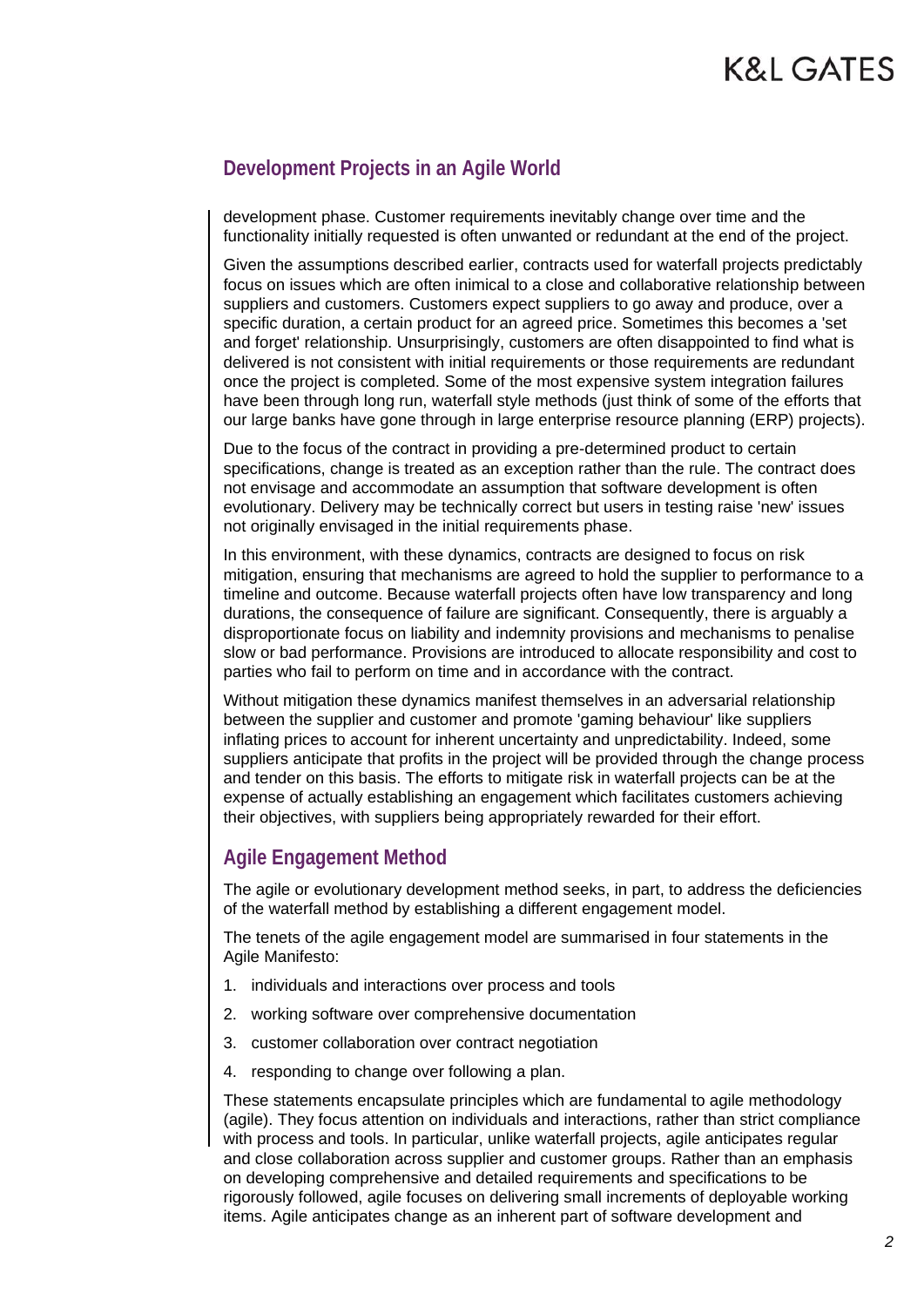eschews following a pre-determined plan at the expense of adapting to provide useful outcomes.

#### **Agile Contract Elements**

The agile or evolutionary development method seeks, in part, to address the deficiencies of the waterfall method by establishing a different engagement model.

To better understand and illustrate the agile methodology, set out below are key elements which we anticipate would form the contractual elements to be incorporated in an agile contract.

- a) **Project or Product Vision** This establishes the overall goal or high level aims which a customer wishes to achieve through the engagement. The vision focuses attention on the outcome desired and may detail items like who uses the product, the purpose of the product and the efficiencies or improvements sought through the project. Significantly, the vision is not necessarily reduced to detailed and specific requirements and specifications, but acts as a reference point for the development teams in guiding their project efforts.
- b) **Backlog** The 'backlog' is an evolving statement of the customer's requirements based on the vision. All discrete items to be developed during a project are identified, articulated, estimated and prioritised in the backlog. Throughout the project the backlog is fluid. Additional items can be added, some might be removed and others might be reprioritised as the project evolves, allowing resources to be dedicated to those items that provide the most value.
- c) **Management Structure** Essential to an agile contract is a representative of the customer to be involved in the project, to communicate and revise the customer's requirements as they relate to the project vision. Given the significance of the role, the project owner has responsibility for the backlog including its development and adjustment during the project by introducing new items, removing redundant items and reprioritising others. They also need to participate in the various meetings (discussed below) to track the project's progress.

The second key element in the management structure is the development team. As the name suggests, the development team is responsible for the day to day activities during the project, including coding and testing.

A third element to the management structure may include a party intended in part to guide or act as facilitator of the project. Often referred to as the 'Scrum master', their role is to ensure collaboration occurs between the project owner and the development team. While there are obvious issues with this approach, the Scrum master' may be a member of either the customer or supplier. They could also be an independent third party. Alternatively, there may be no Scrum master.

d) **Sprints** – Work is performed through discrete work efforts of between two and four weeks often referred to as 'Sprints'. The duration of a 'Sprint' should not be changed beyond a four week period and the deliverables determined for each 'Sprint' should not be changed. Any failed or unperformed tasks should be reinserted back into the backlog to be reprioritised. For this reason, it is unnecessary to specify a traditional change management mechanism. In our experience, within a sprint mechanism it is also possible (and useful) to build in systems to compensate for underperformance and promote exceptional performance.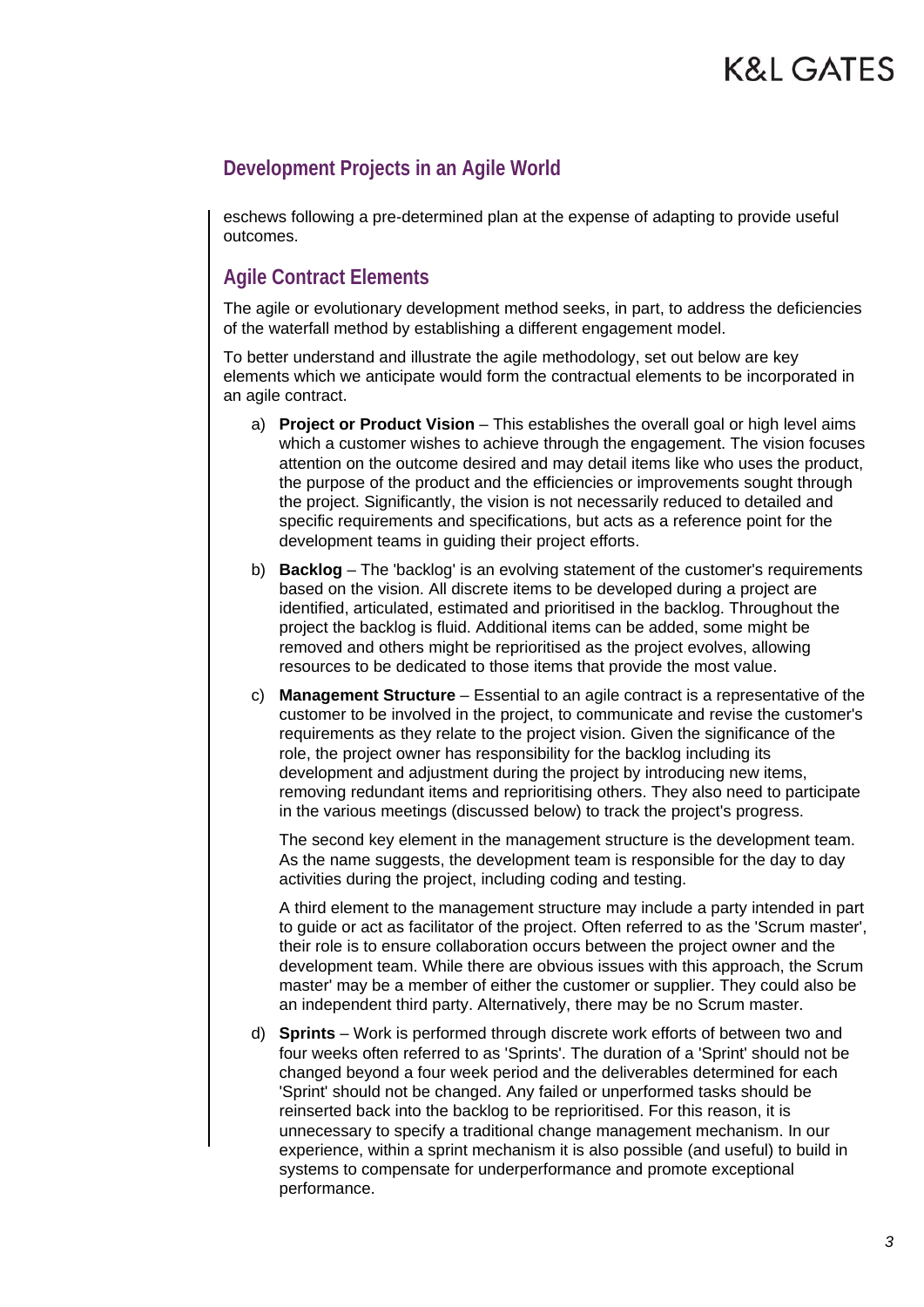In keeping with the collaborative nature of agile, there are several types of meetings that occur in relation to each 'Sprint'. For each 'Sprint' there is the initiation meeting where the project owner and development team (potentially with the aid of the 'Scrum master') plan the next sprint. It is through these meetings the project owner can prioritise items in the backlog and the development team can determine how many of those items can be achieved and the likely cost.

During each 'Sprint', short (ie no more than half an hour) daily meetings are held by the development team potentially with the project owner. Among other things these daily meetings identify the work completed, issues with the work and anticipated work to be completed.

It may be that at the end of each 'Sprint', the development team, project owner and potentially the 'Scrum master' will undertake a review meeting to review performance during the preceding 'Sprint', including any improvements to the project process.

- e) **Deliverables and Acceptance** Each 'Sprint' should result in a deployable item. This means it is coded, tested, working and ready for deployment. The customer determines whether an item has achieved acceptance by determining whether it has achieved the 'Definition of Done' which are criteria agreed by the customer and the supplier at the beginning of the 'Sprint'.
- f) **Pricing** A major impediment to customers adopting an agile approach is the perception that it simply constitutes a time and material contract without holding suppliers accountable for specific outcomes. There are a range of different pricing mechanisms adopted in agile contracts, including pure time and materials, capped time and materials, fixed price per iteration or unit of work. All of these mechanisms have different advantages and disadvantages on the dynamics of the work. For example, we have seen contracts where failures to provide minimum deliverables in any 'Sprint' have impacted on the price of subsequent 'Sprints'.
- g) **Liability** Despite the use of an agile approach, liability provisions are likely to be equivalent to those found in waterfall projects with an aggregate cap and exclusions of consequential losses.
- h) **Termination** Because the project progresses in much smaller increments with deployable increments of work provided at the end of each Sprint, termination takes on less significance. Indeed, taken to its natural conclusion, a customer's ability to control the backlog and descope items during the project means theoretically termination for convenience is a right of the customer. That said, this right should arguably be balanced against the supplier's costs in ramping up to perform the project. It may be that given the nature of agile contracts with their short incremental work efforts, only minimum termination provisions should be included which contemplate termination for a change of control or in the event of insolvency of a party.

#### **When to Use Agile**

While there are clear advantages to using an agile engagement method, the success of the methodology arguably demands certain requirements or conditions. Not every project can be transformed from waterfall to agile with instant success.

**Agile Familiarity** – Familiarity with agile approach is critical, otherwise the parties risk inadvertently reverting to a waterfall approach during negotiations and in the project's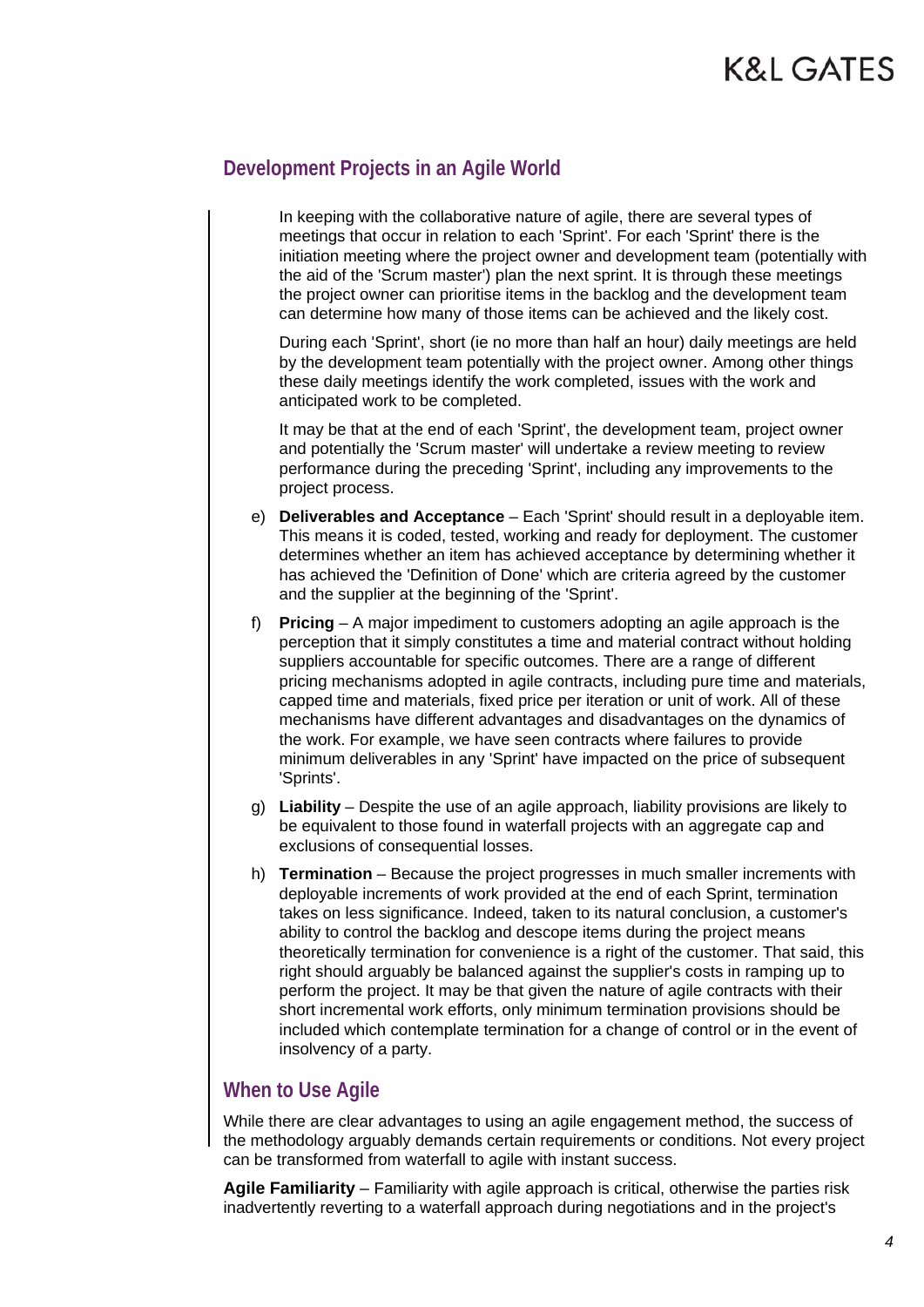conduct. This can result in a hybrid model which diminishes or eliminates the advantages which can be achieved through an agile approach, without necessarily providing the protections or advantages of waterfall. The conduct of an agile contract ideally requires that the customer have significant prior agile experience in order to ensure the process is managed and followed appropriately. Inexperience is likely to result in underperformance and escalation of costs.

**Depth of Experience** – Ideally, the supplier would also be familiar with agile principles. Furthermore, given the focus on personnel, a supplier with a depth of experience and personnel, while not a necessity, arguably provides a greater capacity for the supplier to resolve obstacles during the project as more senior staff can be used to resolve increasingly intractable problems. For suppliers with shallow pools of resources, problems arising in the project may remain unresolved because the supplier does not have sufficiently experienced personnel.

**Management vs performance** – As the preceding commentary highlights there is a high degree of engagement between customers and suppliers in an agile contract, much more than the 'set and forget' approach often adopted in waterfall projects. Therefore, there is a challenge in agile methodology in striking an appropriate balance between suitable management of the project and too many management mechanisms which impede actual performance.

**Project types** – Arguably, the agile method works best on specific types of projects, including software development or digital transformation or development works. It may not work as well on larger projects with a greater level of complexity in terms of delivery items or interactions with a multitude of third parties. Inherently, the project needs to be able to be broken into short 'Sprints' that produce meaningful output.

#### **Waterfall Vs Agile**

Customers should be cautious around proposals by suppliers to use agile methodologies. Suppliers can propose agile methodologies to avoid perceived risks that a waterfall approach would entail particularly holding the supplier more appropriately accountable. Our view is that agile should be used where it best fits the nature of the project, for example where the project has the following characteristics:

- high change/fluid environment
- 'bite size' deployable elements
- skilled customers and vendor methodology
- no need to satisfy a fully defined outcome to a budget.

Subject to some comments below, the waterfall approach works well for projects where:

- the requirements can be determined up front
- appropriate budget and project allowance is made for change over the project life
- change management techniques will be applied to align the business to new processes supported by the new system
- the customer's business case requires clear outcomes to a fixed budget and time
- the project can be defined in phases, but the phases are significantly longer involving substantial work
- third party software is being configured, interfaced and implemented.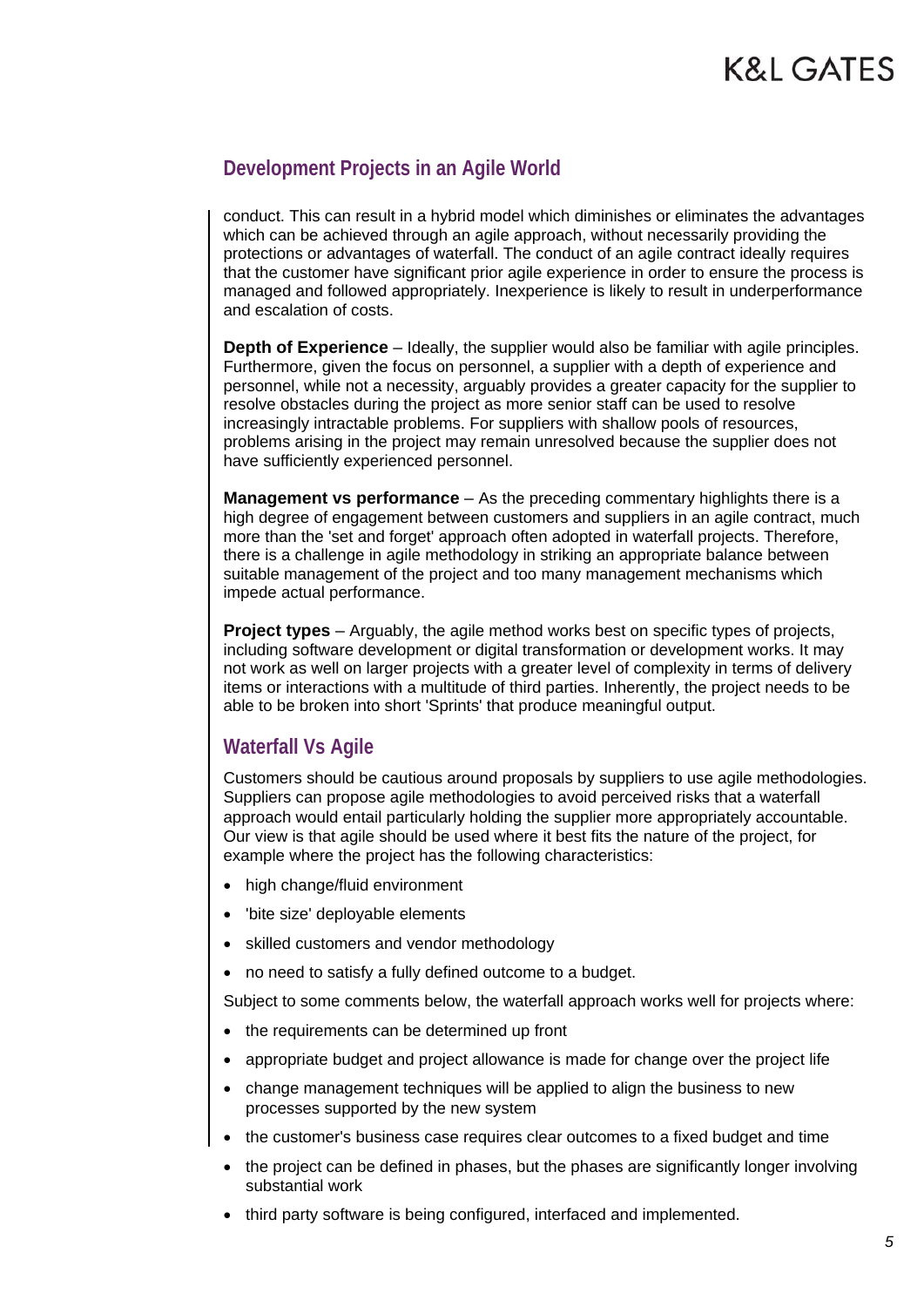It is important to recognise that projects can fail whether agile or waterfall, not due to the methodology but due project management which fails to recognise the different project methodologies. If you embark upon a two year waterfall project it may not deliver what you need by the time it is complete – waterfall projects can still be broken down into shorter duration deliverables. Similarly, with agile if you fail in prioritising you can spend a lot of money for little business value in a series of Sprints that do not lead to the long term outcome.

#### **Conclusion**

Waterfall needs to learn some lessons from agile. Phases should be as small as possible. The need for change should be planned and budgeted for. Similarly, organisations conducting agile projects need to understand that budgets and business cases are premised (and approved) on achieving certain outcomes for a known expenditure, not just the promise of activity.

For management and professionals like lawyers who inherently focus on risk mitigation, cost and value, agile methodologies can appear high risk. At first glance they appear to simply be a time and materials contract with little accountability or customer protections with the distinct possibility of cost escalations without any realised value or benefit. That said, there is significant evidence that the predominant waterfall methodology fares no better. According to one survey available at Dr. Dobb's, 64% of agile contracts were considered successful in comparison to 49% for waterfall or traditional style contracts.

By being highly collaborative and adaptive, agile contracts establish an environment which is arguably more likely to facilitate solutions and products that are closely aligned with a customer's requirements, in a manner which allows the customer to manage and control costs over the duration of the project. Contrast this with the frequent outcomes of waterfall projects involving cost overruns and products which often do not meet evolved customer requirements. In a market environment demanding fast evolution, but cost certainty, it may be that the agile methodology provides a viable solution.

#### **Authors:**

**Cameron Abbott**  cameron.abbott@klgates.com +61.3.9640.4261

**Simon McDonald**  simon.mcdonald@klgates.com +61.3.9205.2107

## **K&L GATES**

Anchorage Austin Beijing Berlin Boston Brisbane Brussels Charleston Charlotte Chicago Dallas Doha Dubai Fort Worth Frankfurt Harrisburg Hong Kong Houston London Los Angeles Melbourne Miami Milan Moscow Newark New York Orange County Palo Alto